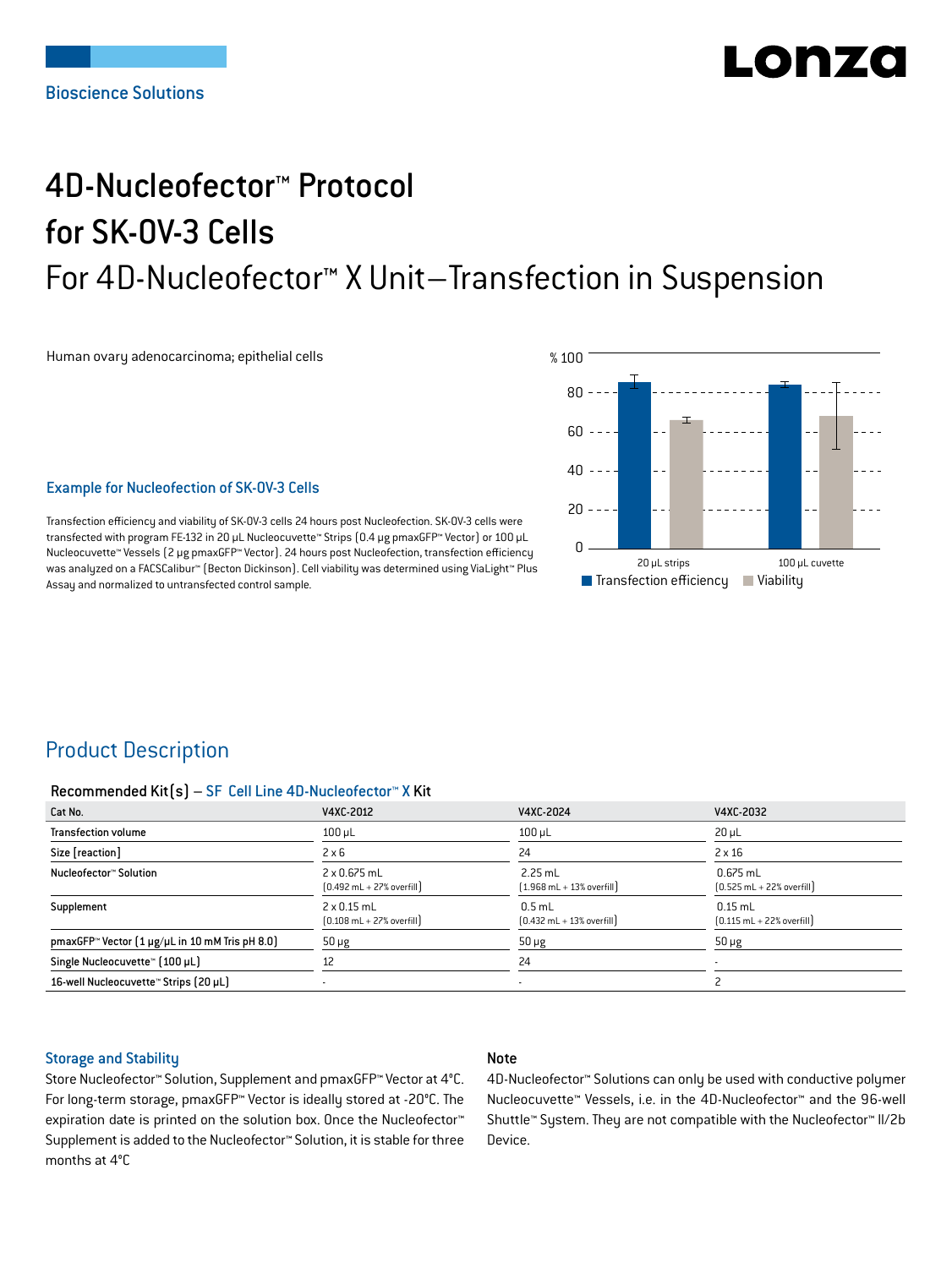## Required Material

## Note

Please make sure that the supplement is added to the Nucleofector<sup>™</sup> Solution prior to use. For preparing aliquots, mix Nucleofector™ Solution and Supplement in a ratio of 4.5 : 1 (see Table 1).

- 4D-Nucleofector™ System (4D-Nucleofector™ Core and X Unit)
- Supplemented 4D-Nucleofector™ Solution at room temperature
- Supplied 100 µL single Nucleocuvette™ or 20 µL 16-well Nucleocuvette™ Strips
- Compatible tips for 20 µL Nucleocuvette™ Strips: epT.I.P.S. [US/ CDN: Eppendorf North America, Cat. No. 2491.431, Rest of World: Eppendorf AG, Cat. No. 0030073.266], Matrix TallTips™ [Matrix Technologies Corp., Cat. No. 7281] or LTS Tips [Rainin Instrument, LLC, Cat. No. SR-L10F, SR/SS-L250S, SR/SS-L300S]. Before using other types of pipette tips, please ensure they reach the bottom of the Nucleocuvette™ wells without getting stuck
- Supplied pmaxGFP™ Vector, stock solution 1 μg/μL

## Note

When using pmaxGFP™ Vector as positive control, dilute the stock solution to an appropriate working concentration that allows pipetting of the recommended amounts per sample (see Table 3). Make sure that the volume of substrate solution added to each sample does not exceed 10% of the total reaction volume (2 μL for 20 μL reactions; 10 μL for 100 μL reactions).

- Substrate of interest, highly purified, preferably by using endotoxin-free kits; A260:A280 ratio should be at least 1.8
- Cell culture plates of your choice
- For detaching cells: 2.5 mg/mL Trypsin and 1 mg/mL EDTA in PBS and supplemented culture media or PBS/0.5% BSA
- Culture medium: McCoy's 5A medium [Lonza; Cat. No. BE12-688F] supplemented with 10% fetal calf serum (FCS)
- Prewarm appropriate volume of culture medium to 37°C (see Table 2)
- Appropriate number of cells/sample (see Table 3)

## 1. Pre Nucleofection

## Cell culture recommendations

- 1.1 Passage cells every 3 4 days
- 1.2 A subcultivation ratio of 1:2.5 to 1:3.5 is recommended. Use low spin centrifugation (90xg)
- 1.3 Optimal confluency for Nucleofection: 90 %. Higher cell densities may cause lower Nucleofection Efficiencies

## **Trupsinization**

- 1.4 Remove media from the cultured cells and wash cells once with an appropriate volume of PBS
- 1.5 For harvesting, incubate the cells ~5 minutes at 37°C with an appropriate volume of indicated trypsinization reagent (please see required material)
- 1.6 Neutralize trypsinization reaction with supplemented culture medium or PBS/0.5% BSA once the majority of the cells (>90 %) have been detached

## 2. Nucleofection

For Nucleofection sample contents and recommended Nucleofector™ Program, please refer to Table 3.

- 2.1 Please make sure that the entire supplement is added to the Nucleofector™ Solution
- 2.2 Start 4D-Nucleofector™ System and create or upload experimental parameter file (for details see device manual)
- 2.3 Select/Check for the appropriate Nucleofector™ Program (see Table 3)
- 2.4 Prepare cell culture plates by filling appropriate number of wells with desired volume of recommended culture media (see Table 4) and pre-incubate/equilibrate plates in a humidified 37°C/5% CO<sub>2</sub> incubator
- 2.5 Pre-warm an aliquot of culture medium to 37°C (see Table 4)
- 2.6 Prepare plasmid DNA or pmaxGFP™ Vector or siRNA (see Table 3)
- 2.7 Harvest the cells by trypsinization (please see  $1.4 1.6$ )
- 2.8 Count an aliquot of the cells and determine cell density
- 2.9 Centrifuge the required number of cells (see Table 3) at 90xg for 10 minutes at room temperature. Remove supernatant completely
- 2.10 Resuspend the cell pellet carefully in room temperature 4D-Nucleofector™ Solution (see Table 3)
- 2.11 Prepare mastermixes by dividing cell suspension according to number of substrates
- 2.12 Add required amount of substrates to each aliquot (max. 10% of final sample volume)
- 2.13 Transfer mastermixes into the Nucleocuvette™ Vessels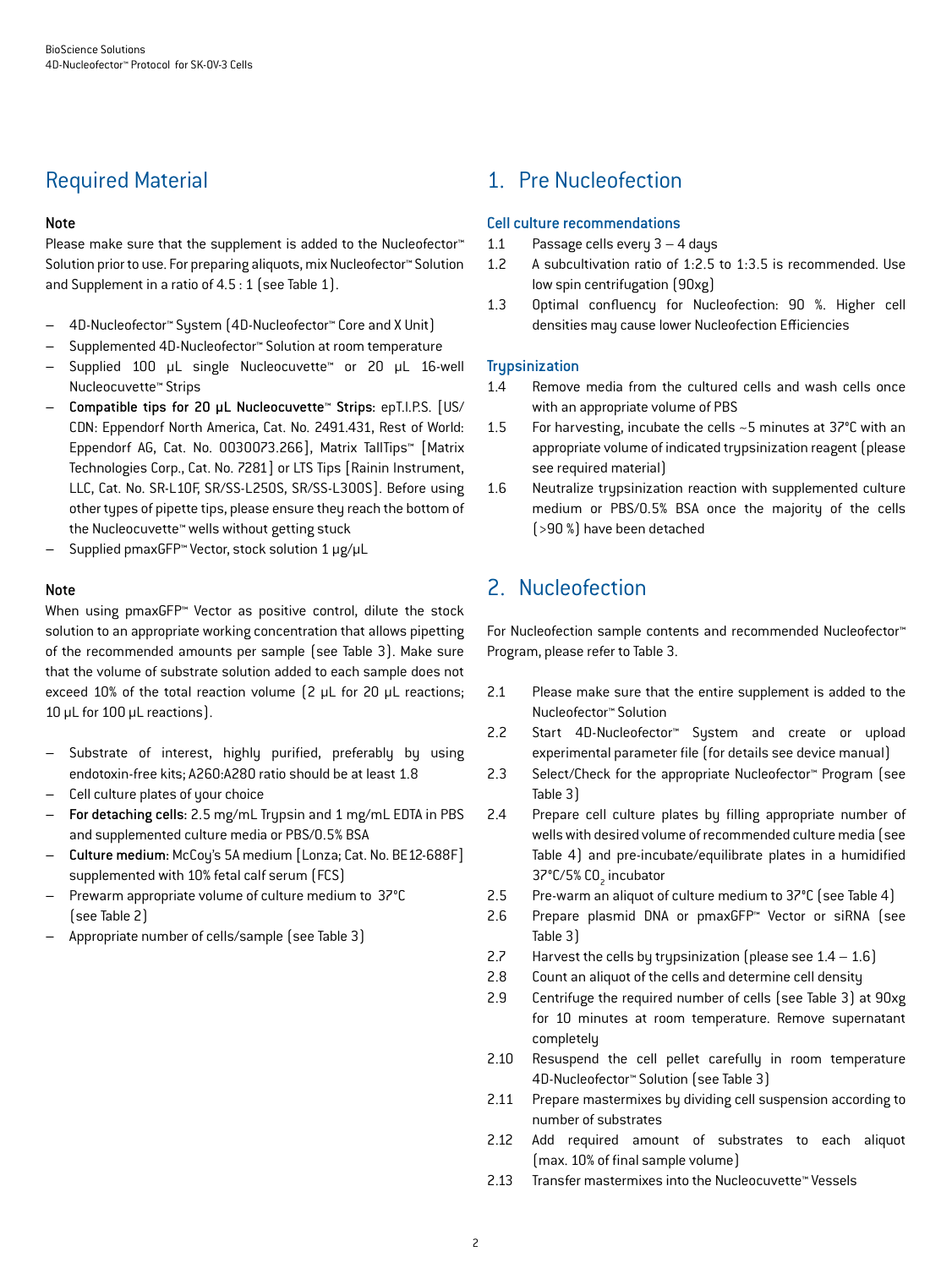#### Note

As leaving cells in Nucleofector™ Solution for extended periods of time may lead to reduced transfection efficiency and viability it is important to work as quickly as possible. Avoid air bubbles while pipetting

- 2.14 Gently tap the Nucleocuvette™ Vessels to make sure the sample covers the bottom of the cuvette
- 2.15 Place Nucleocuvette™ Vessel with closed lid into the retainer of the 4D-Nucleofector™ X Unit. Check for proper orientation of the Nucleocuvette™ Vessel
- 2.16 Start Nucleofection Process by pressing the "Start" on the display of the 4D-Nucleofector™ Core Unit (for details, please refer to the device manual)
- 2.17 After run completion, carefully remove the Nucleocuvette™ Vessel from the retainer
- 2.18 Resuspend cells with pre-warmed medium (for recommended volumes see Table 2). Mix cells by gently pipetting up and down two to three times. When working with the 100 µL Nucleocuvette™ use the supplied pipettes and avoid repeated aspiration of the sample
- 2.19 Plate desired amount of cells in culture system of your choice (for recommended volumes see Table 2).

## 3. Post Nucleofection

3.1 Incubate the cells in humidified  $37^{\circ}$ C/5% CO<sub>2</sub> incubator until analysis. Gene expression or down regulation, respectively, is often detectable after only 4 – 8 hours

## Table 1: Volumes required for a single reaction

|                                  | 100 µL Single Nucleocuvette™ | 20 µL Nucleocuvette™ Strip |
|----------------------------------|------------------------------|----------------------------|
| Volume of Nucleofector™ Solution | 82 uL                        | 16.4 uL                    |
| <b>Volume of Supplement</b>      | 18 µL                        | 3.6 µL                     |

#### Table 2: Required amounts of cells and media for Nucleofection

|                                               |                                    | 100 µL Single Nucleocuvette™            | 20 µL Nucleocuvette™ Strip |
|-----------------------------------------------|------------------------------------|-----------------------------------------|----------------------------|
| Culture plate format                          |                                    | 6-well plate                            | 96-well plate              |
| Culture medium                                | Pre-filled in plate                | 1000 uL                                 | 175 uL                     |
|                                               | Added to sample post Nucleofection | 400 uL                                  | $80 \mu L$                 |
| Volume of sample transferred to culture plate |                                    | complete sample (use supplied pipettes) | $25 \mu L$                 |
| Final culture volume                          |                                    | 1500 µL                                 | 200 uL                     |

#### Table 3: Contents of one Nucleofection sample and recommended program

|                               |                                         | 100 µL Single Nucleocuvette™                                                         | 20 µL Nucleocuvette™ Strip                                                             |
|-------------------------------|-----------------------------------------|--------------------------------------------------------------------------------------|----------------------------------------------------------------------------------------|
| Cells                         |                                         | $1 \times 10^6$<br>[Lower or higher cell numbers may influence transfection results] | $2 \times 10^{5}$<br>[Lower or higher cell numbers may influence transfection results] |
| Substrate*                    | pmaxGFP™ Vector                         | $2 \mu g$                                                                            | $0.4 \mu g$                                                                            |
| or                            | plasmid DNA (in H <sub>2</sub> O or TE) | $1-5 \mu g$                                                                          | $0.2 - 1 \,\mu g$                                                                      |
| or                            | siRNA                                   | 30-300 nM siRNA (3-30 pmol/sample)                                                   | 30-300 nM siRNA (0.6-6 pmol/sample)                                                    |
| SF4D-Nucleofector™ X Solution |                                         | $100 \mu L$                                                                          | $20 \mu L$                                                                             |
| Program                       |                                         | FE-132                                                                               | FE-132                                                                                 |

\* Volume of substrate should comprise maximum 10% of total reaction volume